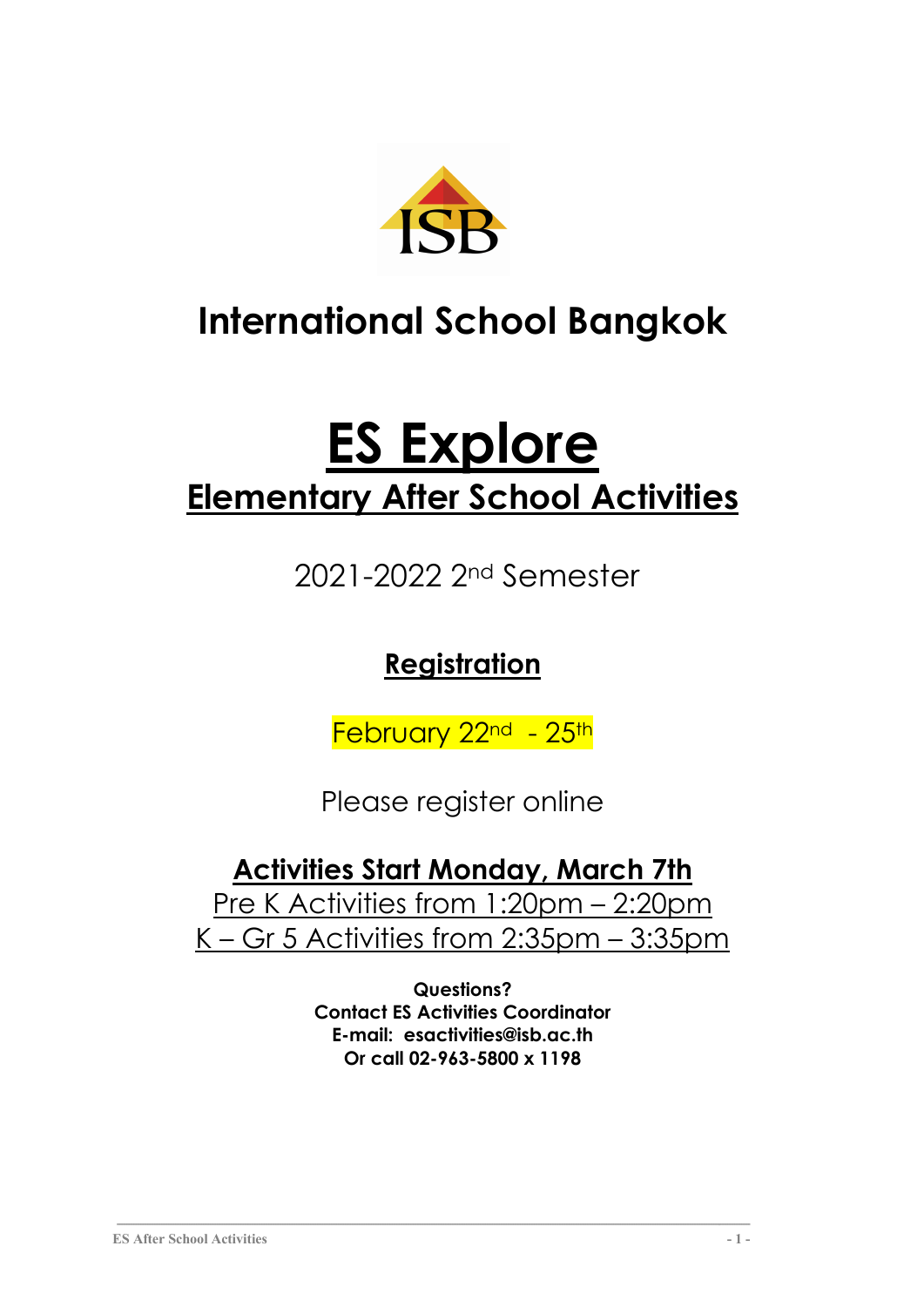## **CONTENTS**

Message from the Coordinator

Registration Procedures

Daily Activity Listings

Activity Descriptions

9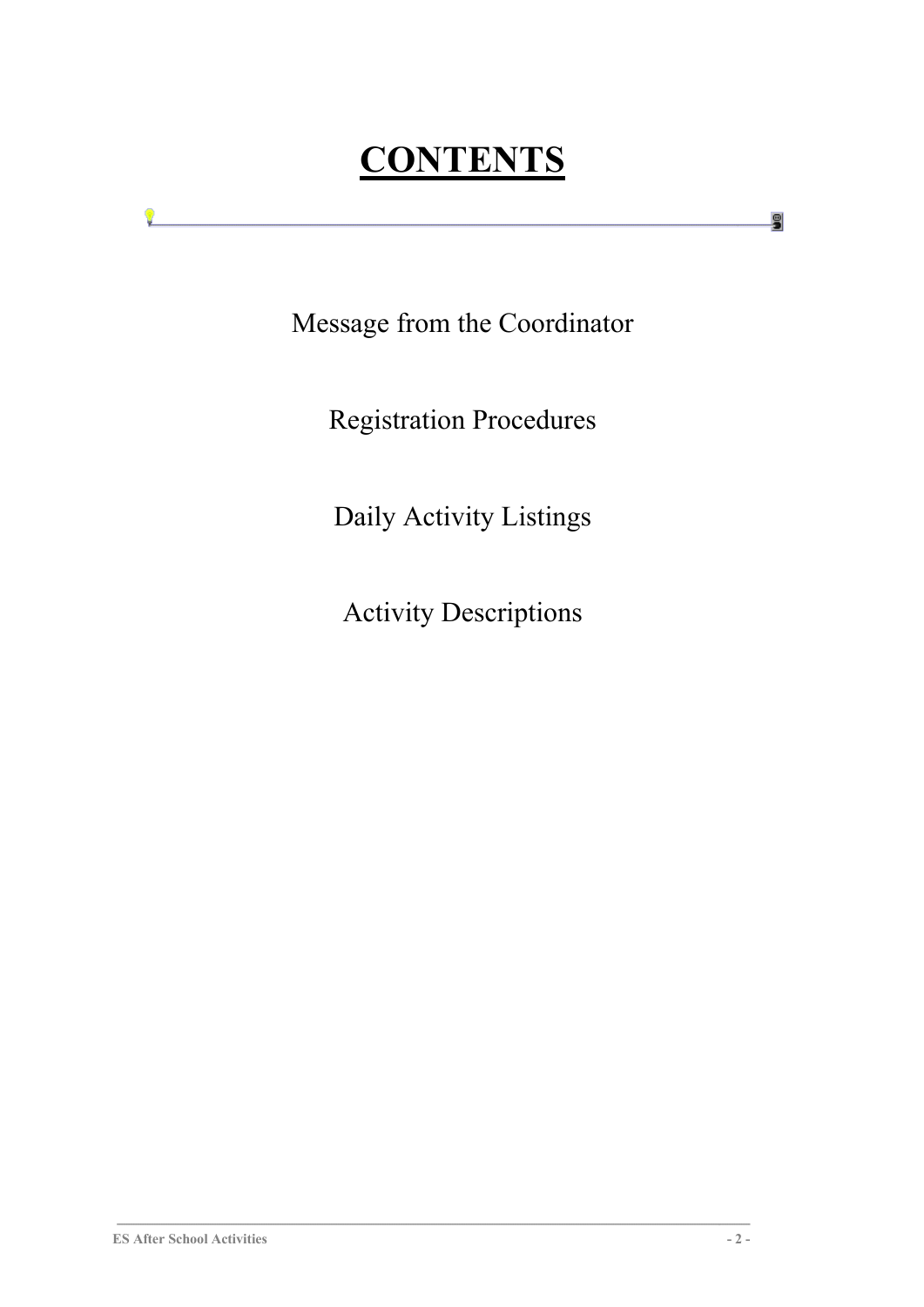## **A Message from the Coordinator:**

Welcome to this Semester's Activity Program at ISB Elementary School.

ISB's ES Explore Program brings students and adults together for a series of Ten (10) cocurricular activities sessions that are wonderful learning experiences that are also fun.

ISB's ES Explore program is designed to give our students an opportunity to explore and develop new interests.

The Registration Fee for **each activity** is 3,000 baht/Semester. The only **exception is** Taekwondo with a fee of 6,000 baht/Semester.

We encourage Pre-K and Kindergarten children to participate in after school activities. To help ensure the safety of our youngest students, we ask parents to make arrangements to have their child escorted from the classroom to any Activity they enroll in. The escort may be a parent, maid, driver or sibling. The Pre-K or K child's teacher should be informed of the escort arrangements.

Activities will begin the week of Monday, March  $7<sup>th</sup>$ . ALL Pre-K Activities run from 1:20 p.m. – 2:20 p.m.

K – Gr. 5 Activities run from 2:35 p.m. – 3:35 p.m. **On Early Dismissal Tuesdays please note that activities will run one hour earlier from 1:25- 2:25.**

For ES transport students, Montri Transportation Company will provide bus/van services at 3:50 p.m.( on Tuesdays bus will leave at 3:30). As the Activities Lists are finalized, the ES Activities Office will forward a listing of those children taking Activities to ISB's Montri Office. Montri will then issue modified bus passes. **If your child will not be riding their bus on a given Activity day as scheduled, please inform Montri.** For more information, please contact the Transportation Office

( 02-9635800 ext. 7704, 7706).

Here's to wonderful enjoyable learning time in the ISB ES Explore program.

| <b>ES After School Activities Coordinator</b> |
|-----------------------------------------------|
| $p$ antherexplore@isb.ac.th                   |
| Panther Den Office (02-963-5800 x 1198)       |
|                                               |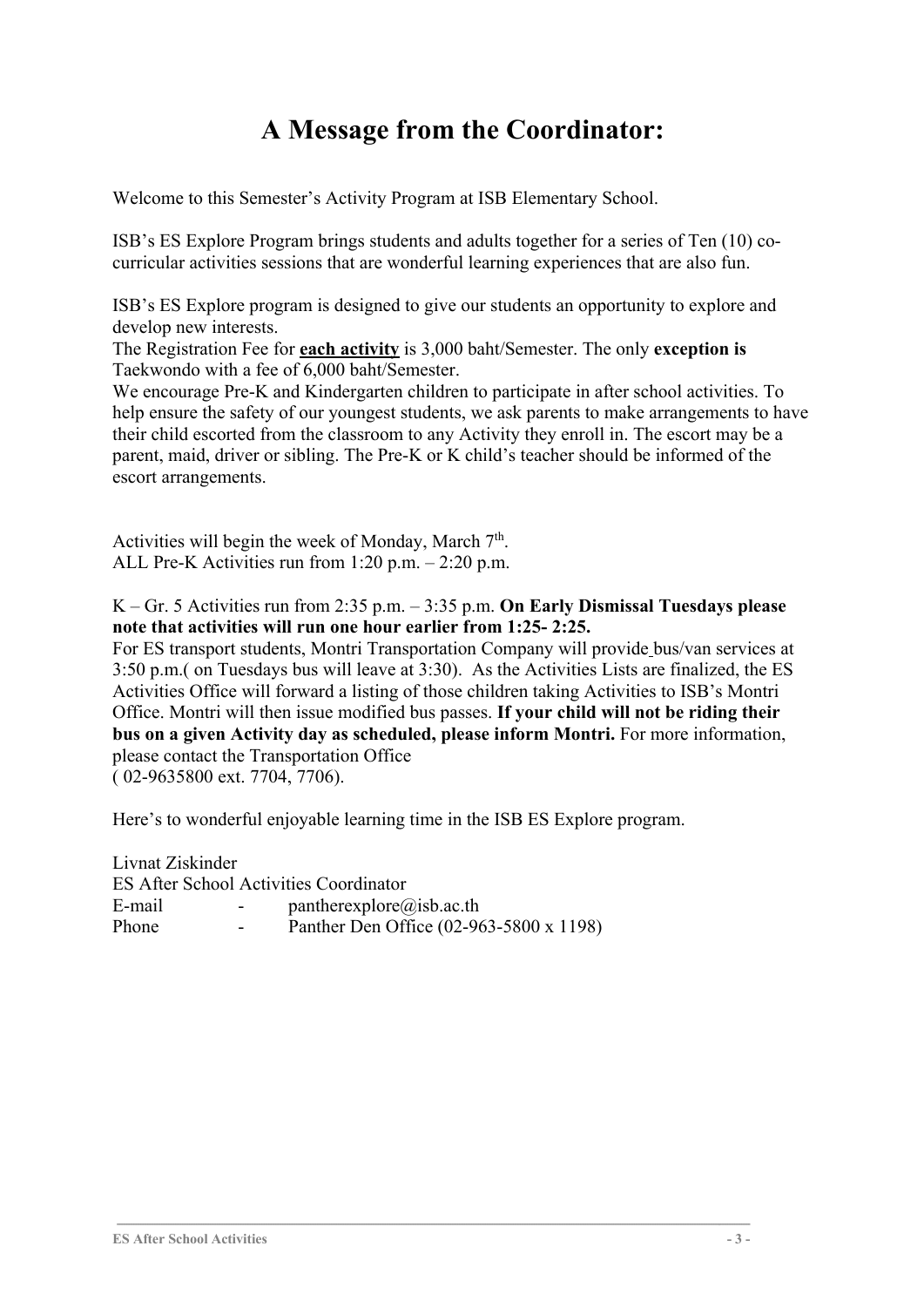#### **ES EXPLORE PROGRAM NEW REGISTRATION PROCEDURES**

We are excited to introduce the NEW online registration system for the ES Explore program. This will be an exciting challenge for both parents and the program. We are aware there might be some technical issues, we ask for your patience during this start up period.

The ES Explore Program offers a selection of Activities for ISB ES students. The Registration Fee for each activity is 3,000 baht. The only exception is Tae Kwon Do, which meets twice a week and has a fee of 6,000 baht/semester. Activities will start on Monday, March  $7<sup>th</sup>$ .

Registration opens Tuesday, February 22nd.

Despite our best efforts, the match between Activities and children may not always work out like we hope. If your child needs to withdraw from an Activity, please contact the ES Explore Coordinator directly. This must be done **before** the ES Explore schedule has started.

There is a NO REFUND policy for ES Explore. If your child wishes to switch ES Explore choice we would ask that this be done prior to the  $3<sup>rd</sup>$  session. However, exception may be made at desiccation with the ES Explore coordinator.

## **NOTE: ES Explore does not encourage parent observation unless invited specifically by the instructor.**

g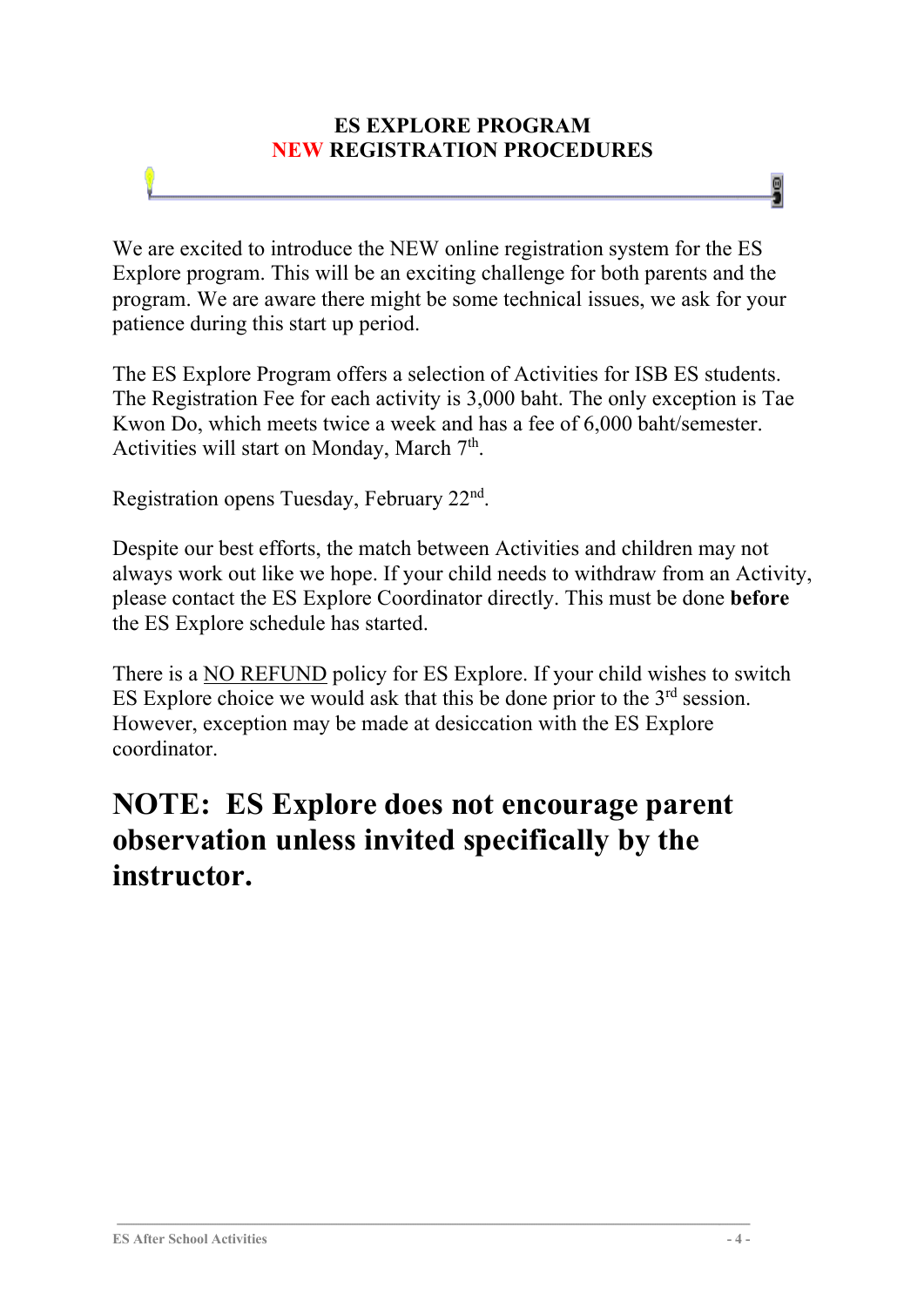|                         | <b>Monday Activities</b>   |
|-------------------------|----------------------------|
| <b>Dates:</b>           | <b>March 7, 14, 21, 28</b> |
|                         | <b>April 4, 18, 25</b>     |
|                         | May 2, 9, 23               |
|                         |                            |
| <b>Activity</b>         | <b>Grades</b>              |
| Dodgeball               | $3 - 5$                    |
| Chess                   | $K - 2$                    |
| Paper Folding (Origami) | $K - 2$                    |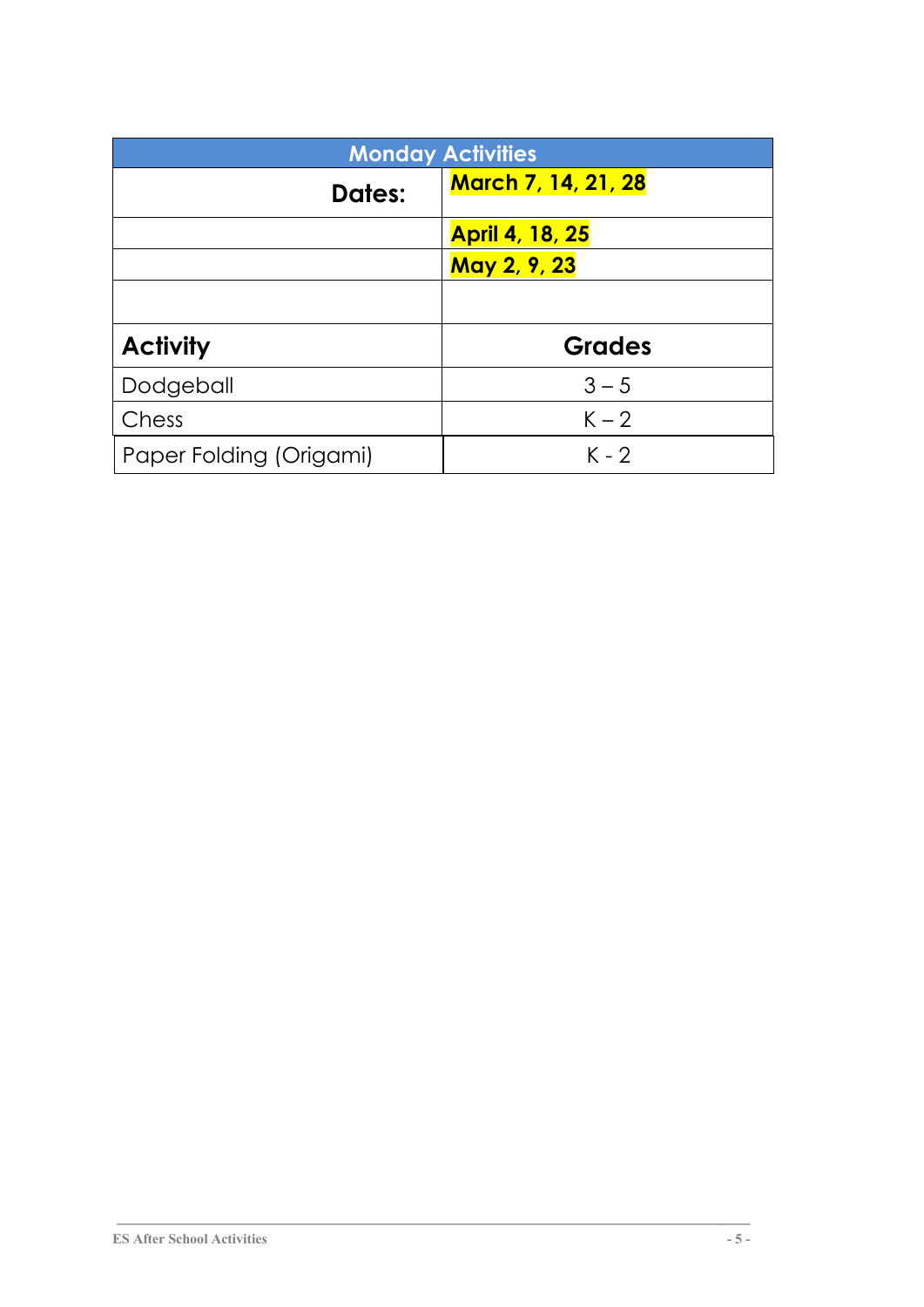|                                         | <b>Tuesday Activities</b>  |
|-----------------------------------------|----------------------------|
| <b>Dates:</b>                           | <b>March 8, 15, 22, 29</b> |
|                                         | <b>April 5, 19, 26</b>     |
|                                         | May 3, 10, 17              |
|                                         |                            |
| <b>Activity</b>                         | <b>Grades</b>              |
| Chess                                   | $3 - 5$                    |
| Creative Art Project                    | $K - 2$                    |
| Fun with Paint                          | $K - 2$                    |
| <b>Pillow Critters</b>                  | $3 - 5$                    |
| <b>Product Design</b>                   | $3 - 5$                    |
| Table Tennis                            | $4 - 5$                    |
| Tae Kwon Do (meets Tuesday<br>& Friday) | $K - 2$                    |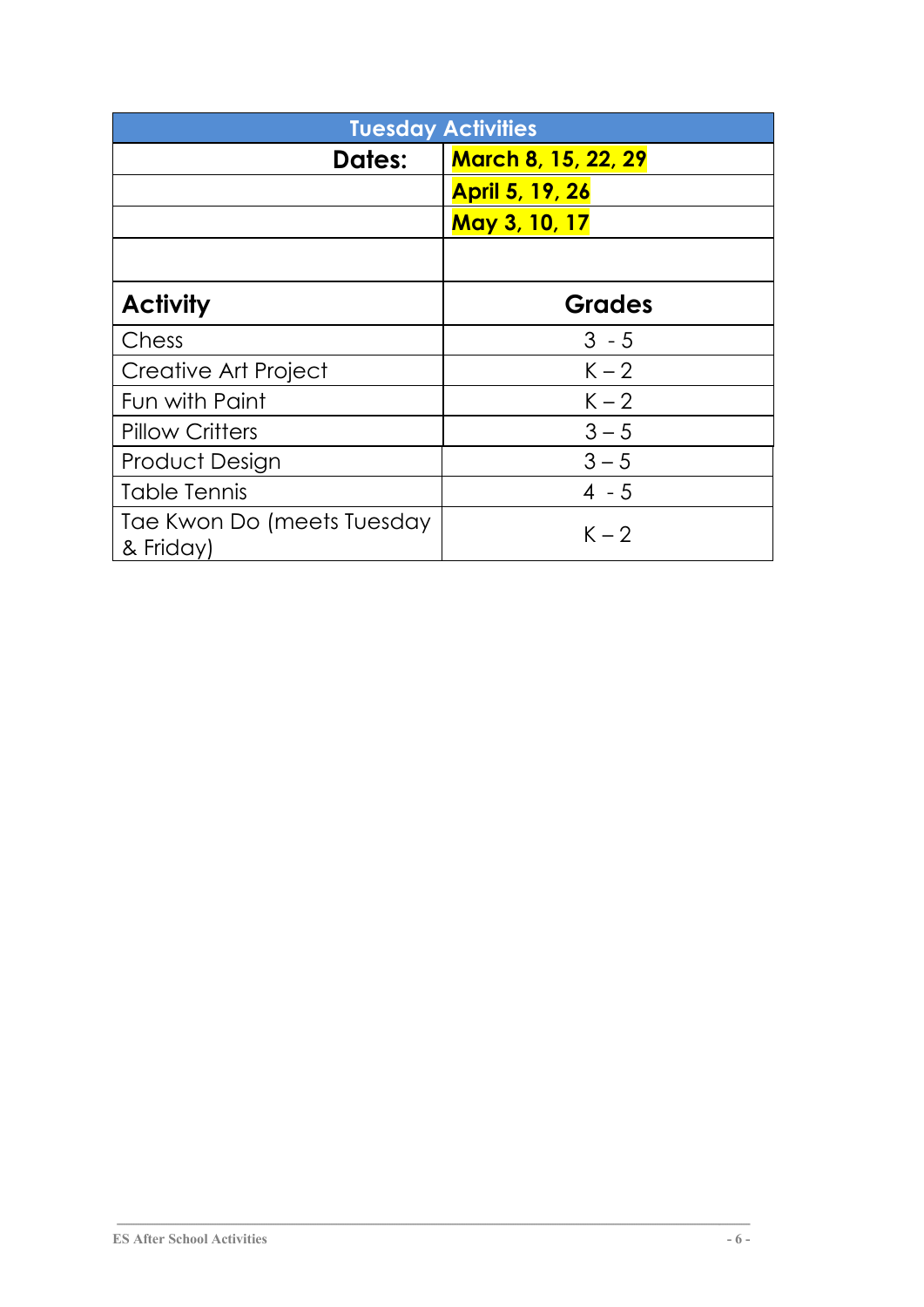|                               | <b>Wednesday Activities</b> |
|-------------------------------|-----------------------------|
| <b>Dates:</b>                 | March 9, 16, 23*, 30        |
|                               | <b>April 20*, 27</b>        |
|                               | May 11, 18, 25*             |
|                               |                             |
| <b>Activity</b>               | <b>Grades</b>               |
| <b>Beginning Architecture</b> | $3 - 5$                     |
| Clay Works with Foam Clay     | $3 - 5$                     |
| Coding is Fun                 | $3 - 5$                     |
| Chess                         | $3 - 5$                     |
| Fun in the Kitchen            | $K - 2$                     |
| <b>Fashion Accessories</b>    | $K - 2$                     |
| Zumba ® Kids                  | $3 - 5$                     |

### \***Early Dismissal**: **Activities will run one hour earlier from 1:25-2:25.**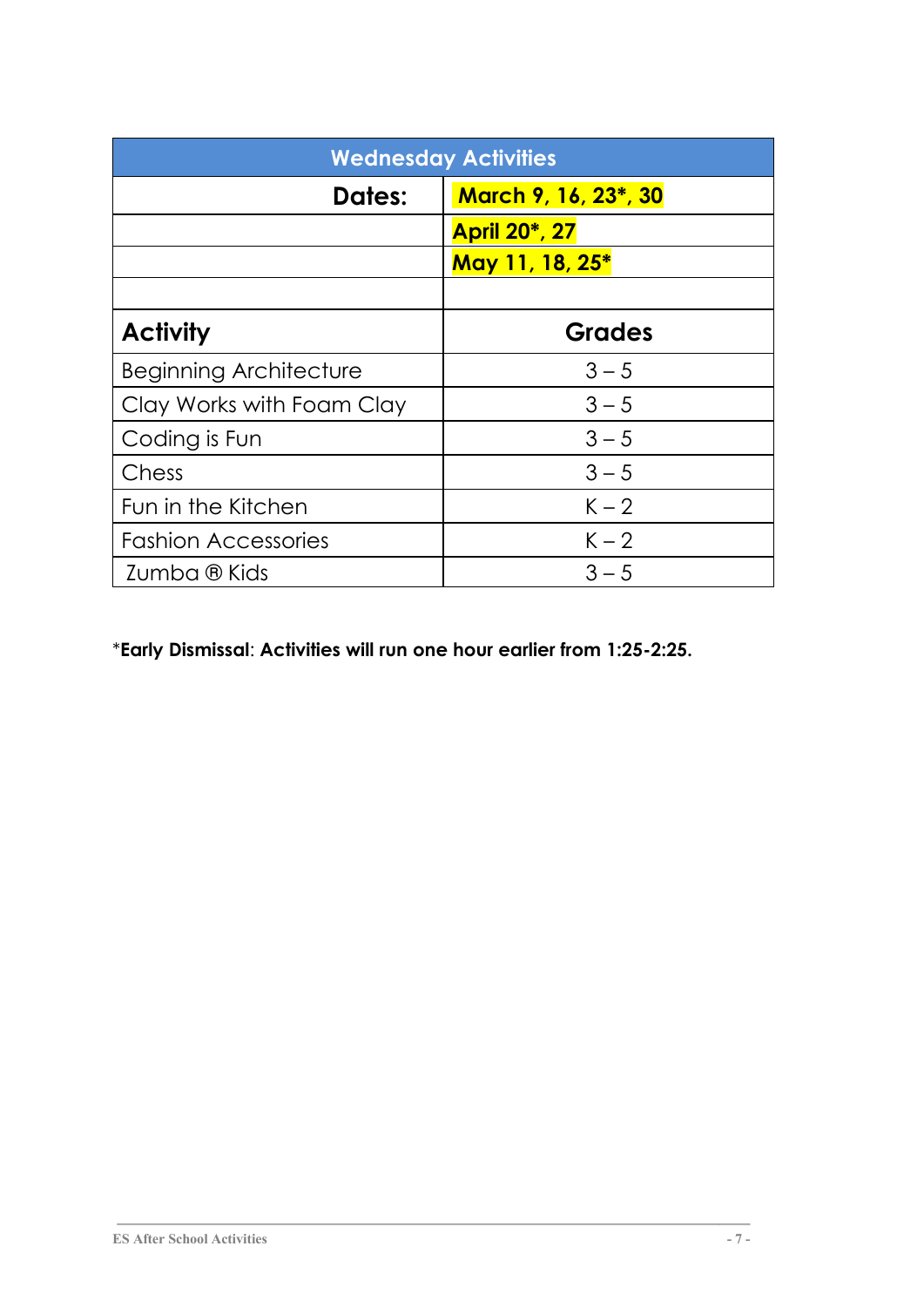| <b>Thursday Activities</b> |                             |
|----------------------------|-----------------------------|
| <b>Dates:</b>              |                             |
|                            | <b>March 10, 17, 24, 31</b> |
|                            | <b>April 7, 21, 28</b>      |
|                            | May 5, 12, 19               |
|                            |                             |
| <b>Activity</b>            | <b>Grades</b>               |
| Clay Works with Foam Clay  | $K - 2$                     |
| Clay Works with Foam Clay  | PreK                        |
| Four Square                | $4 - 5$                     |
| Fun with Kitchen           | $3 - 5$                     |
| Lego Challenge             | $K - 2$                     |
| Woodworking                | $3 - 5$                     |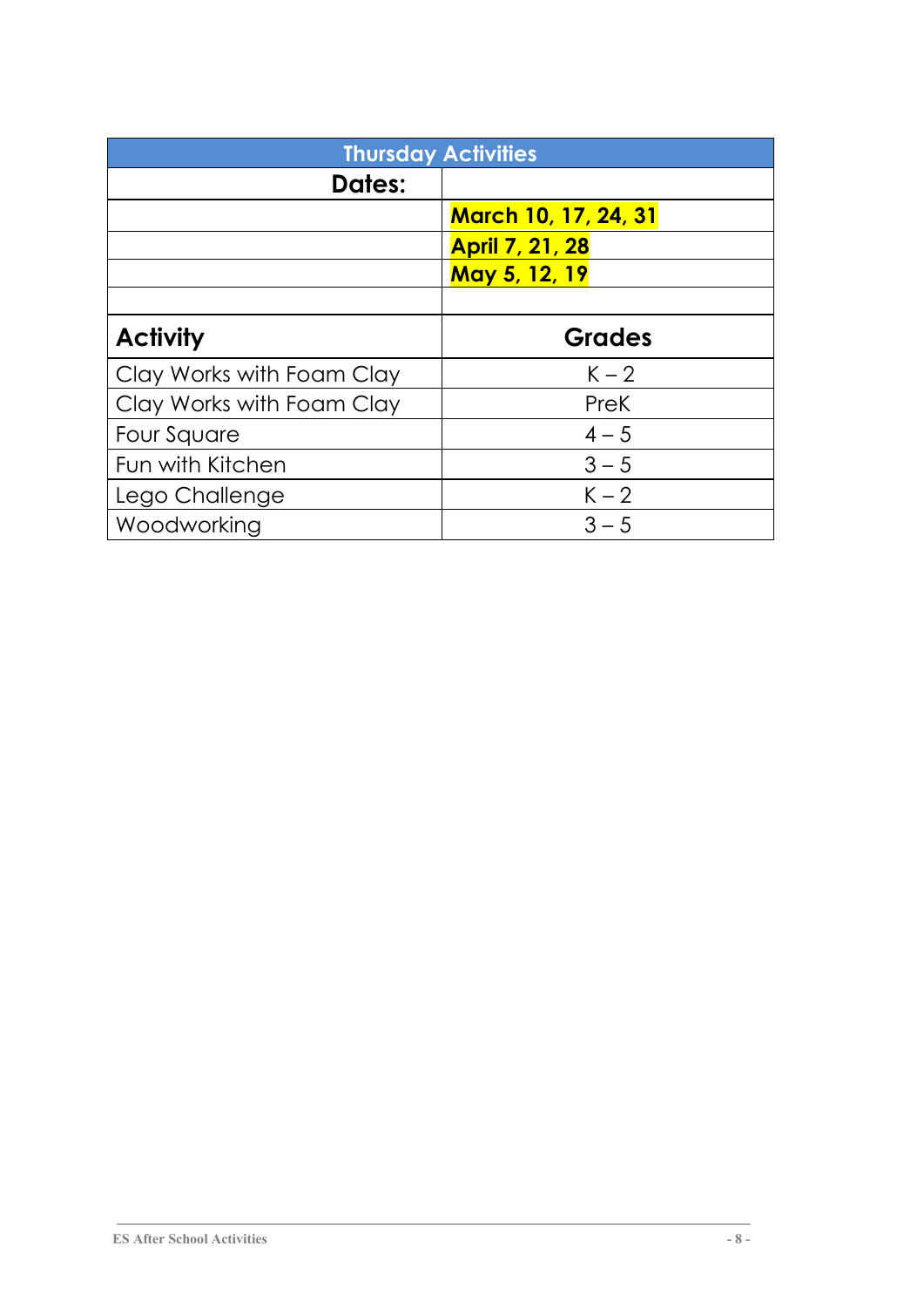|                                        | <b>Friday Activities</b>  |
|----------------------------------------|---------------------------|
| <b>Dates:</b>                          |                           |
|                                        | <b>March 11, 18, 25</b>   |
|                                        | <b>April 1, 8, 22, 29</b> |
|                                        | May 6, 13, 20             |
|                                        |                           |
|                                        |                           |
| <b>Activity</b>                        | <b>Grades</b>             |
| Inventor Workshop                      | $3 - 5$                   |
| Tae Kwon Do (meets Tuesday<br>& Friday | $K - 2$                   |
| <b>Watercolor Painting</b>             | $3 - 5$                   |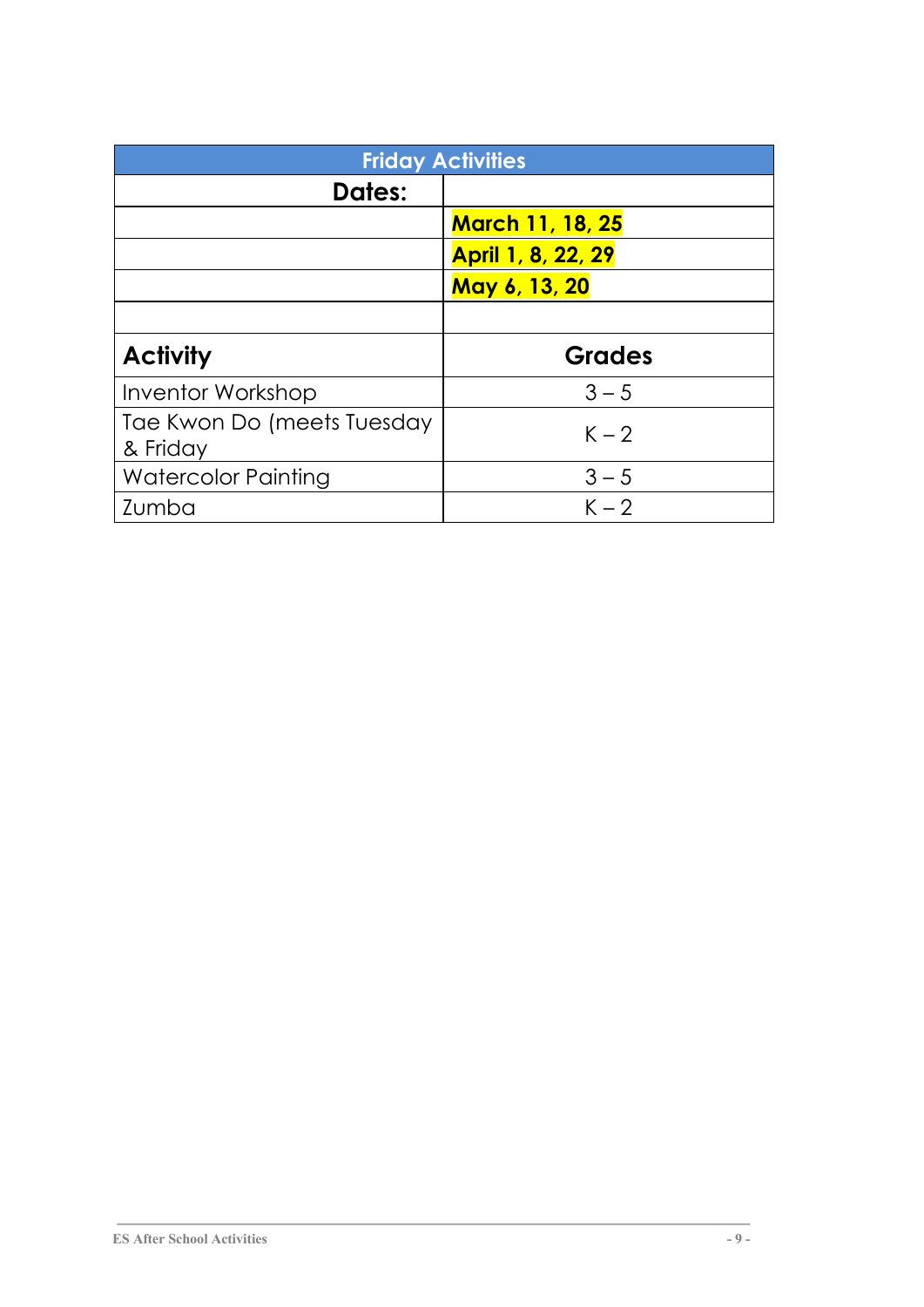#### **Activity: Beginning Architecture**

**Grades**: 3 – 5 **Day(s) Offered**: Wednesday **Instructor**: Banjong Boonchoo

Learn to design and making models like house, building, bridge and more as a beginning Architecture. **Activity Cost**: 3,000

~ ~ ~ ~ ~ ~ ~ ~ ~ ~ ~ ~ ~ ~ ~ ~ ~ ~ ~ ~ ~ ~ ~

**Activity: Chess Grades**: K - 2 / 3 - 5 **Day(s) Offered**: Monday/ Tuesday **Instructor**: David Brown Develpoe creative thinking and learn how to play the two player strategy board game. **Activity Cost**: 3,000

~ ~ ~ ~ ~ ~ ~ ~ ~ ~ ~ ~ ~ ~ ~ ~ ~ ~ ~ ~ ~ ~ ~ ~

#### **Activity: Clay Works** with Foam Clay **Grades**: Pre K / K -2 (on Thursday) 3 -5 (on Wednesday)

**Day(s) Offered**: Wednesday/ Thursday **Instructor**: Phunnathud(Keng) Anantamongkhon Clay works(Formerly known as JumpingClay) – 3 Dimensions "Unlimited Experiences!" program is specifically designed for children to develop creative expressions, confidence, positive out-of the-box thinking and motor skills.



Our certified Trainers use premium Polymer Clay that is safe for kids, needs no adhesives, readily mixes colors and leaves no cracks, when dried naturally in air.

**Special Note:** For more information about Clay Works, please visit us at www.clayworksfranchise.com

**Activity Cost:** 3,000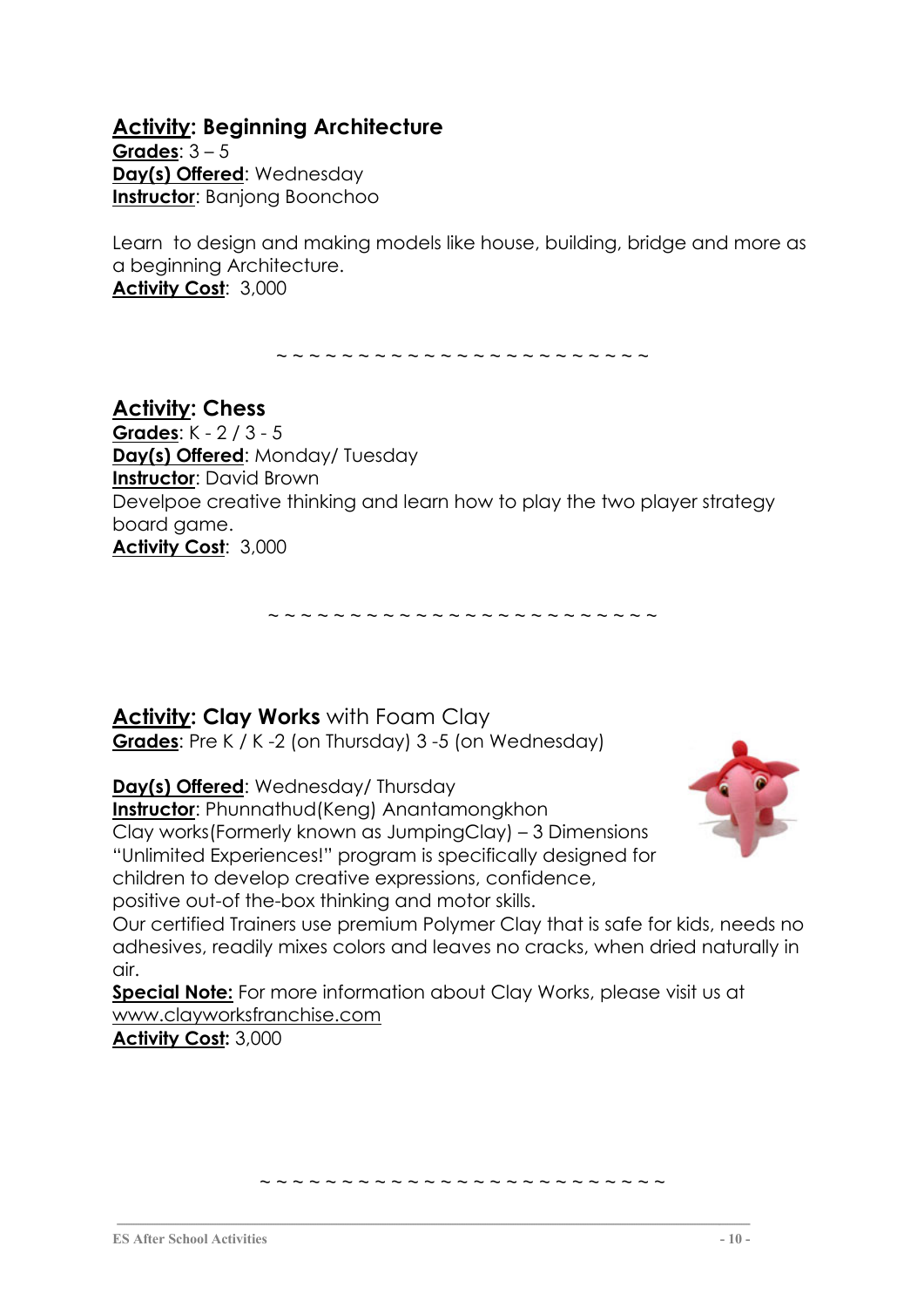#### **Activity: Coding Class Grades: 3 - 5 Day(s) Offered: Wednesday Instructor:** Khun Venus

Coding is fun, fantastic and fabulous skill for elementary students like you. Come learn how to write computer code and watch your computer come alive. We will learn beginning skills and then use those skills to create wonderful programs and games. **Activity Cost:** 3,000

~ ~ ~ ~ ~ ~ ~ ~ ~ ~ ~ ~ ~ ~ ~ ~ ~ ~ ~ ~ ~ ~ ~ ~ ~

**Activity: Creative Art Projects Grades**: K - 2 **Day(s) Offered**: Tuesday **Instructor: Marivic Pinrojna** 

Students will be creating their own design on each special handmade project like wishes gift bag, hand towel, kitten key chains and other projects that can be used as a gift or for decoration. **Activity Cost:** 3,000

~ ~ ~ ~ ~ ~ ~ ~ ~ ~ ~ ~ ~ ~ ~ ~ ~ ~ ~ ~ ~ ~ ~ ~ ~ ~

**Activity: Dodgeball Grades**: 3 - 5 **Day(s) Offered**: Monday **Instructor:** Thitiporn (Klang) Sayavibool

Have fun with one of the most popular and exciting games right now! Students will learn how to play by the rules and work with others as a team. Khun Karin will guide and teach the kids basic Dodgeball skills and routines. **Special Note:** Participants must wear PE shoes. **Activity Cost:** 3,000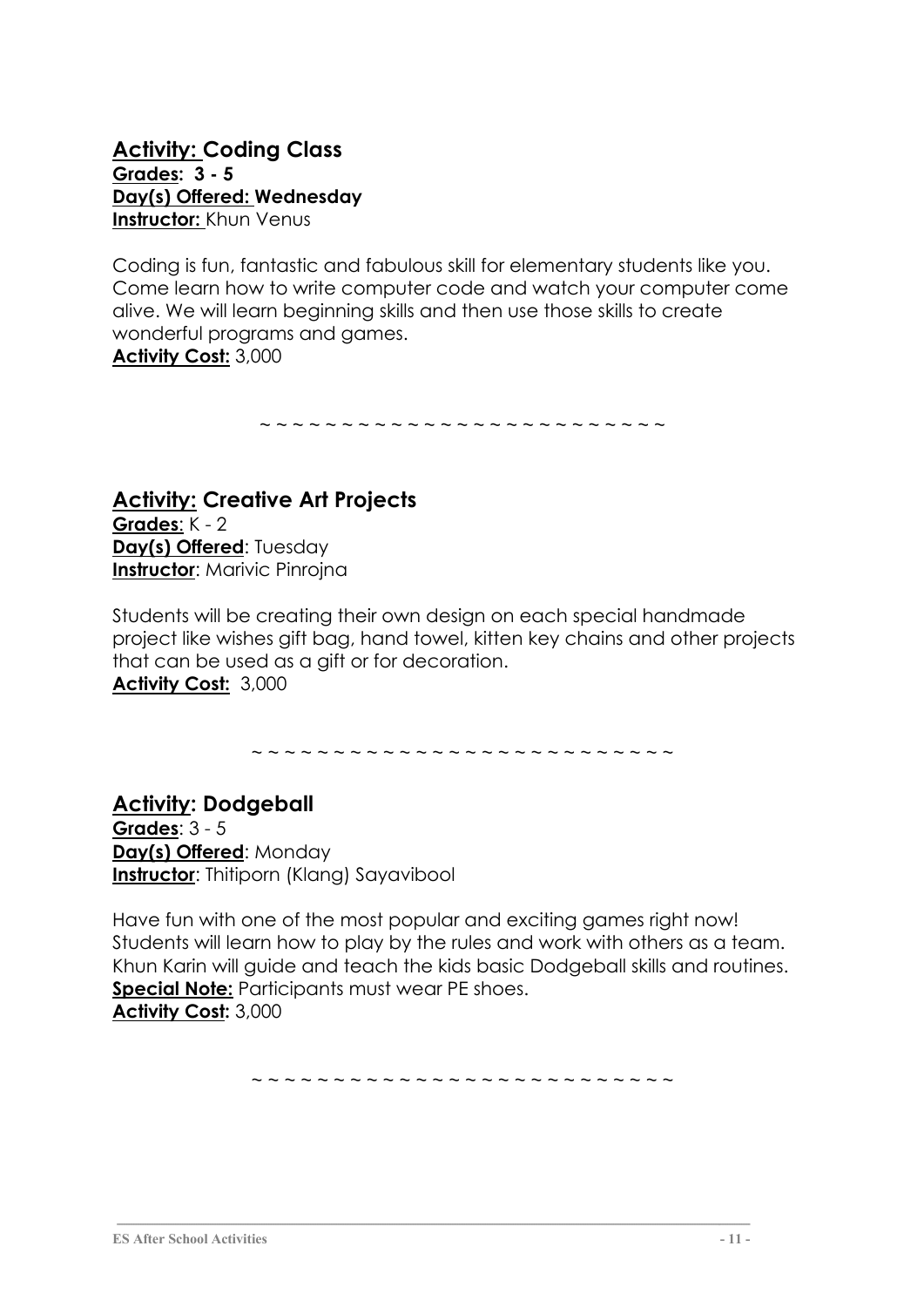**Activity: Four Square Grades**: 4 - 5 **Day(s) Offered**: Thursday **Instructor:** Lindsay and Cameron Perry

If you would like to learn more about Four Square come on out and join the action. We will introduce several variations of traditional Four Square and have fun improving our agility and coordination while being value-driven and socially intelligent interacting in a fun and fast-paced game with friends.

#### **Activity Cost:** 3,000

~ ~ ~ ~ ~ ~ ~ ~ ~ ~ ~ ~ ~ ~ ~ ~ ~ ~ ~ ~ ~ ~ ~ ~ ~

**Activity: Fun in the Kitchen Grades**: K - 2 **Day(s) Offered**: Wednesday **Instructor:** Marissa Alcasid

Students will learn new concepts of cooking as they prepare and eat the food. This activity is a good hands-on experience in baking and making treats. It is exciting to work with food and see how recipes turn out. Kitchen rules, hygiene, proper use of equipment and measuring will also be learned. All materials will be provided. **Activity Cost:** 3,000

~ ~ ~ ~ ~ ~ ~ ~ ~ ~ ~ ~ ~ ~ ~ ~ ~ ~ ~ ~ ~ ~ ~ ~ ~

**Activity: Fun in the Kitchen Grades:** 3 - 5 **Day(s) Offered**: Thursday **Instructor:** Marissa Alcasid

Students will learn new concepts of cooking as they prepare and eat the food. This activity is a good hands-on experience in baking and making treats. It is exciting to work with food and see how recipes turn out. Kitchen rules, hygiene, proper use of equipment and measuring will also be learned. All materials will be provided. **Activity Cost:** 3,000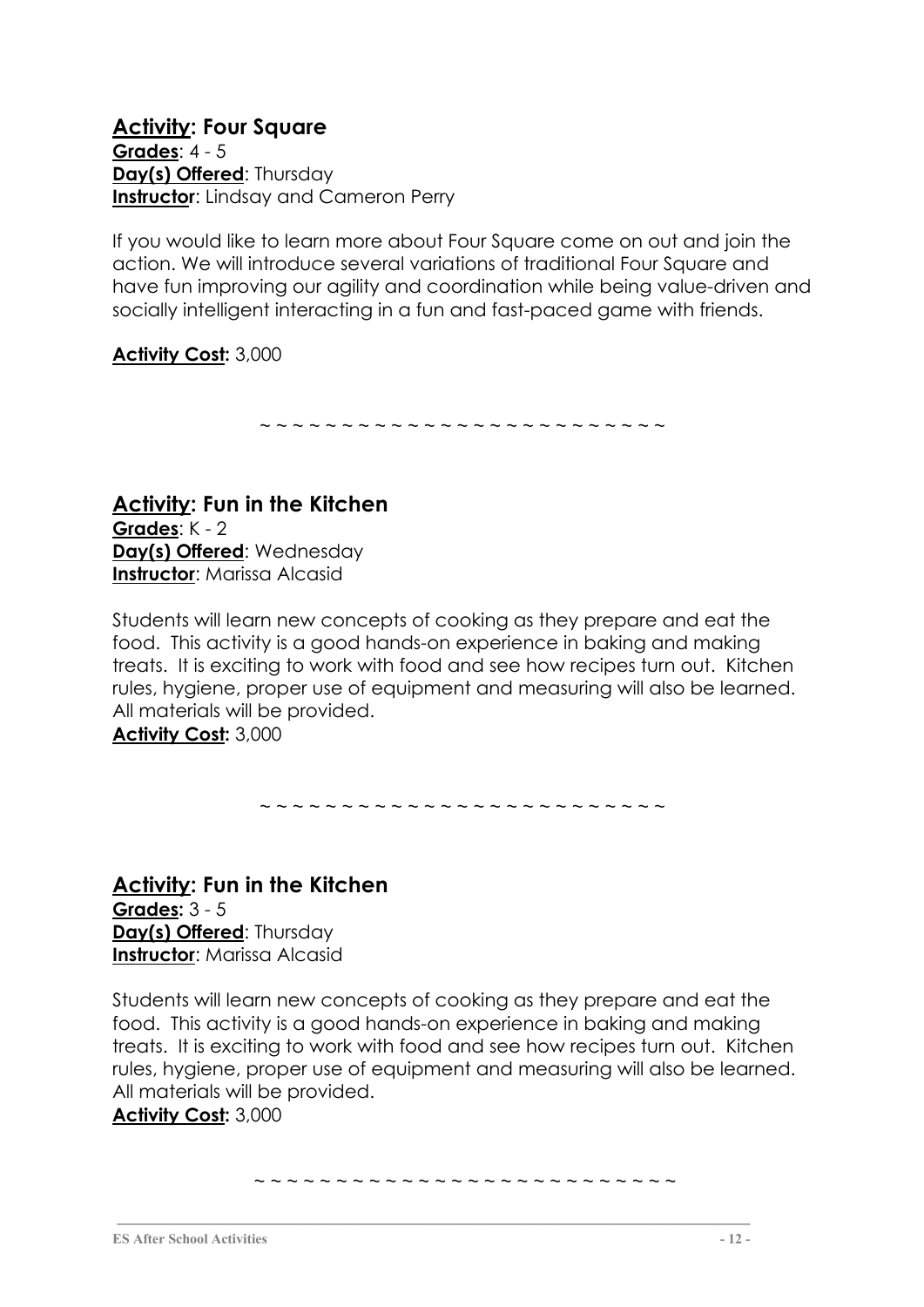**Activity: Fun Painting Grades:** K - 2 **Day(s) Offered:** Tuesday **Instructor**: Khun Ann

Explore with different kinds of paint: Water color, Acrylic, Glass Paint, Fabric Paint and Face Paint. For Example, for t-shirt we use fabric paint and for the pot or wood, we use thick paint as Acrylic.

**Activity Cost:** 3,000

~ ~ ~ ~ ~ ~ ~ ~ ~ ~ ~ ~ ~ ~ ~ ~ ~ ~ ~ ~ ~ ~ ~ ~ ~

**Activity: Fashion Accessories Grades**: K – 2 **Day(s) Offered**: Wednesday **Instructor:** Marivic Pinrojna

The studetns will be making various accessories to decorate their hair, clothes, bag, etc. It is a fun way to learn how to make accessories by themselves.

**Activity Cost:** 3,000

~ ~ ~ ~ ~ ~ ~ ~ ~ ~ ~ ~ ~ ~ ~ ~ ~ ~ ~ ~ ~ ~ ~ ~ ~ ~

**Activity: Lego Chellenge Grades**: K – 2 **Day(s) Offered**: Thursday **Instructor:** Khun Buppha Khuyotying

Get your building skills ready for this year's Lego Challenge class. This class will get to build animals, cars, castle and more..." **Activity Cost:** 3,000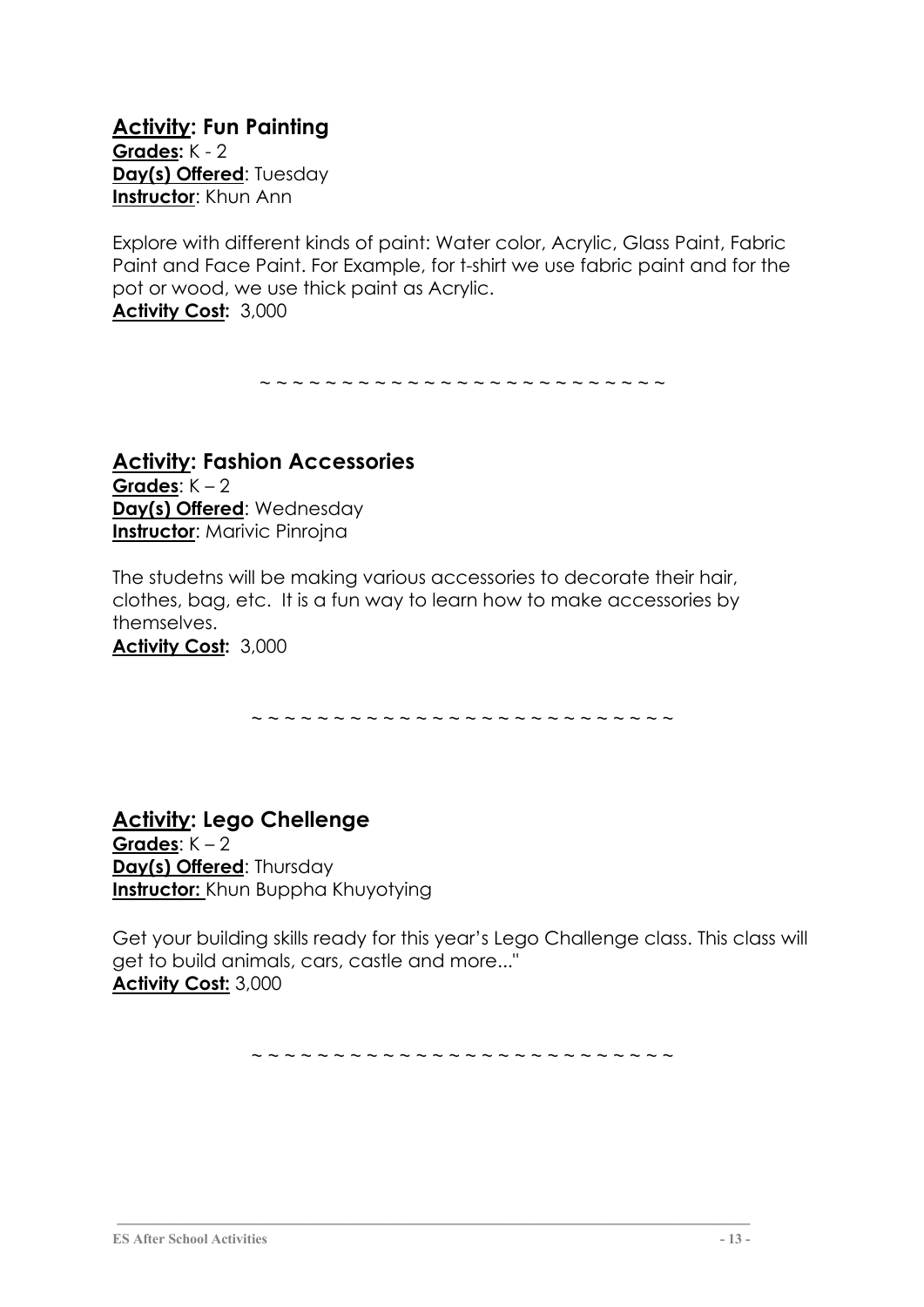**Activity: Paper Folding (Origami) Grades**: K – 2 **Day(s) Offered**: Monday **Instructor**: Marivic Pinrojna

Students will use the art of paper folding to make various projects such as mobiles, greeting cards and other interesting creative arts. **Activity Cost:** 3,000



**Activity: Pillow Critters Grades**: 3 - 5 **Day(s) Offered**: Tuesday **Instructor: Marivic Pinrojna** 

Make your first pillow! Students will receive two sewing kits which include fabric, stuffing and other sewing essentials. Choose from 6 different colorful faces: chick, pig, cat, pup, rabbit and elephant. Both boys and girls are welcome!

~ ~ ~ ~ ~ ~ ~ ~ ~ ~ ~ ~ ~ ~ ~ ~ ~ ~ ~ ~ ~ ~ ~ ~ ~ ~

**Activity Cost:** 3,000

~ ~ ~ ~ ~ ~ ~ ~ ~ ~ ~ ~ ~ ~ ~ ~ ~ ~ ~ ~ ~ ~ ~ ~ ~ ~

**Activity: Product Design Grades**: 3 – 5 **Day(s) Offered**: Tuesday **Instructor**: Banjong Boonchoo

Students will design a desk top lamps for the 1st project using metal rods and soft wire to form the structure frame, create the designed lamp with paper clay. The 2nd project is the "steady hand game "using brass rods to create the shape before attaching to the base. Both projects students will be gained about the LED circuit and wiring experiences. **Activity Cost:** 3,000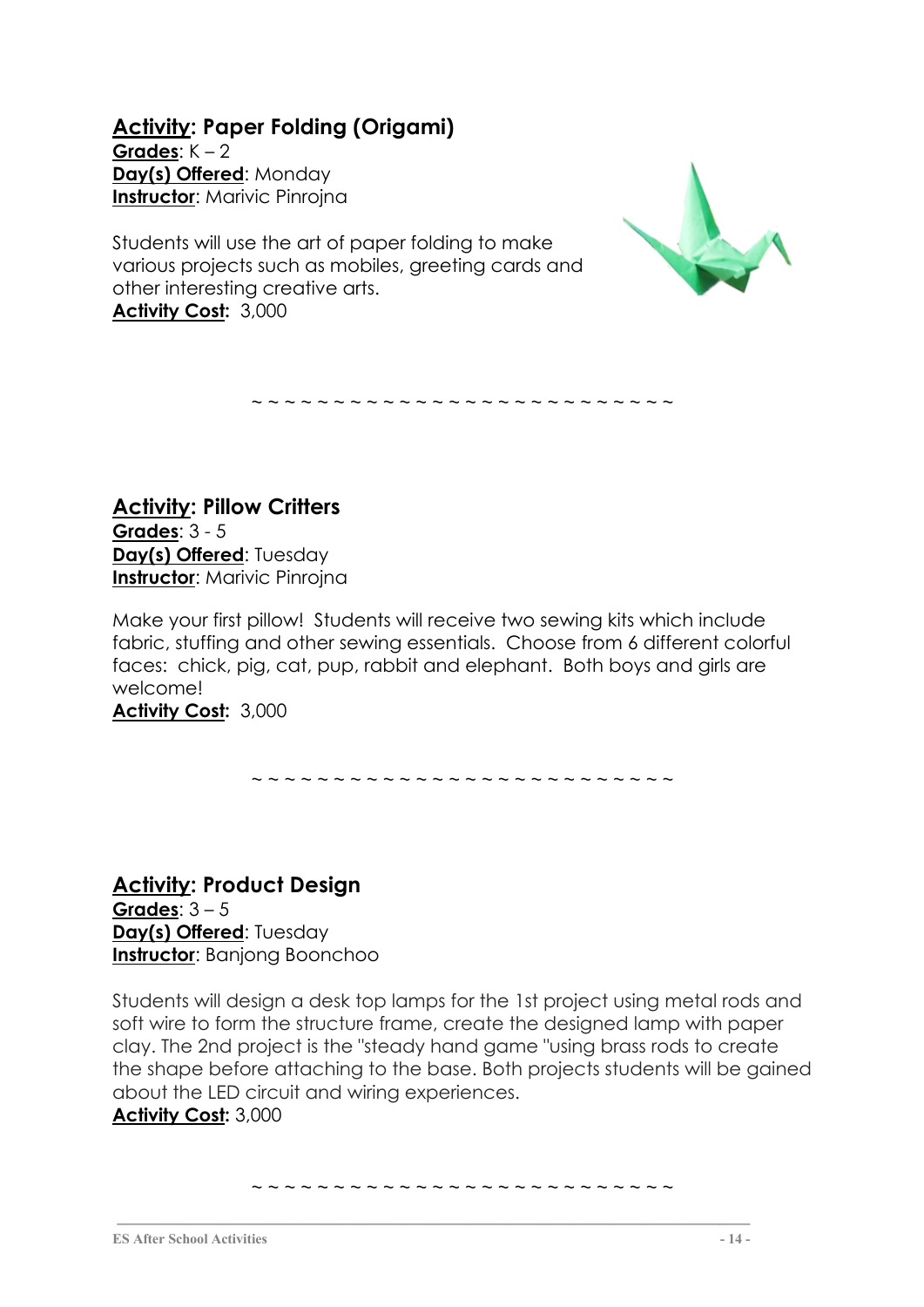#### **Activity: Tae Kwon Do**

*Grades:* K - 2 *Day(s) Offered: Tuesday & Friday* **Instructor**: Master Chuchai

Learn Tae Kwon Do for Physical fitness, Self confidence, Self Defence, Disipline and res pect. School Moto: Built true confidince through knowlegde in mind, honesty in heart and strength in body, keep friendships with one another to built a strong and happy community and never fight to achive selfish ends but develop might for right.

**Special Note:** Classes are held twice a week at a coast of 5000 Baht/semester. Classes are open to beginners and advanced levels. **Activity Cost:** 6,000

**Additional Costs:** TKD uniform is required and available through the instructor at 500 Baht and TKD belt test fee is 500 Baht.

~ ~ ~ ~ ~~ ~ ~ ~ ~ ~ ~ ~ ~ ~ ~ ~ ~ ~ ~ ~ ~ ~ ~ ~

**Activity: Table Tennis Grades: 4 - 5 Day(s) Offered:** Tuesday **Instructor:** Cameron Perry

Interested in improving your hand-eye coordination in a fun atmosphere Come out and join us for Table Tennis. **Activity Cost:** 3,000

~ ~ ~ ~ ~~ ~ ~ ~ ~ ~ ~ ~ ~ ~ ~ ~ ~ ~ ~ ~ ~ ~ ~ ~

**Activity: Watercolor Painting Grades: 3 - 5 Day(s) Offered:** Friday **Instructor**: Khun Banjong Boonchoo

Enjoy landscape, Seascape and cityscape painting using water colors. **Activity Cost**: 3,000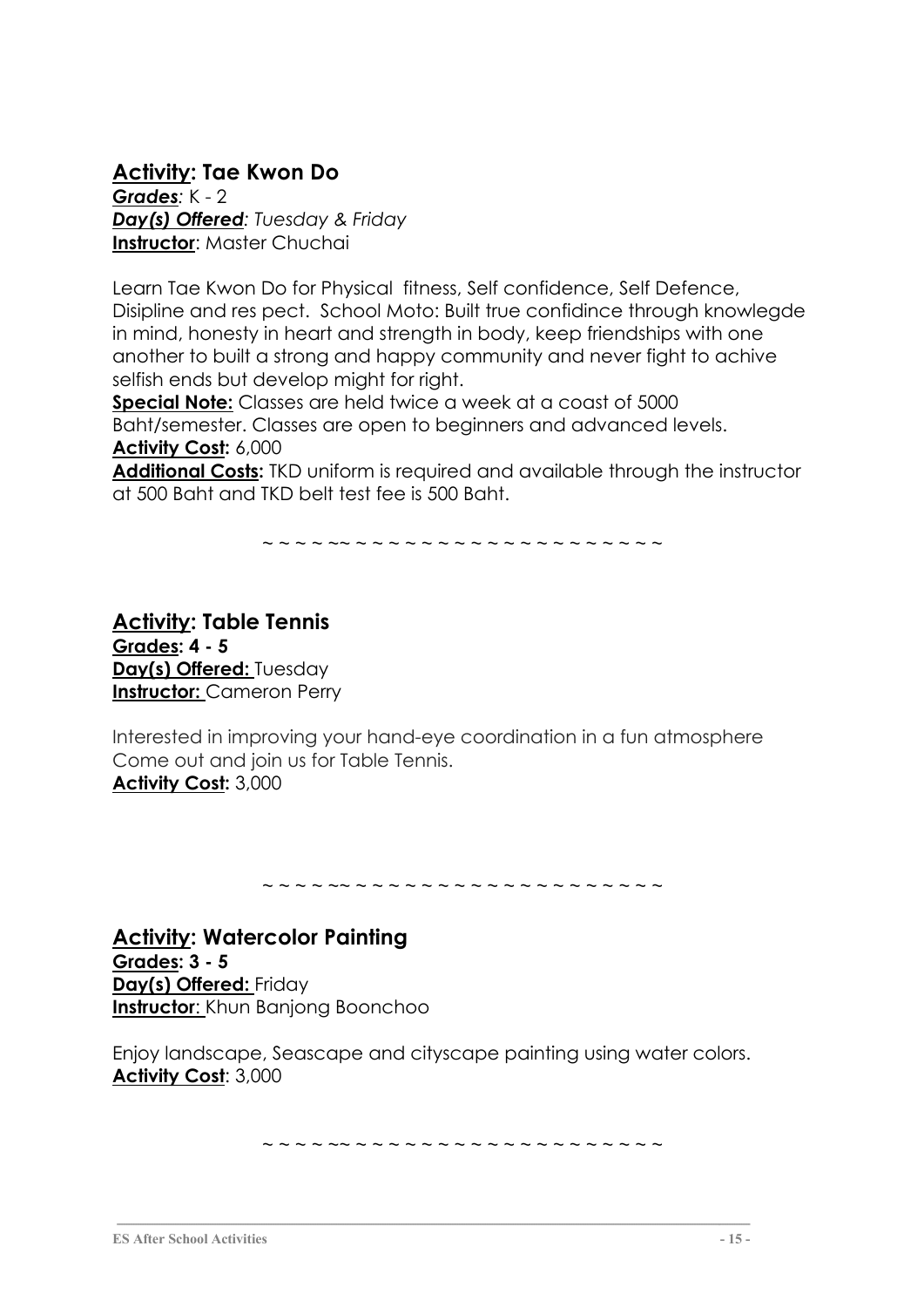**Activity: Woodworking Grades**: 3 - 5 **Day(s) Offered**: Thursday **Instructor:** Banjong Boonchoo

Design your own personal items such as tape dispenser, mobile phone stand and small games out of beautiful rubberwood. **Activity Cost**: 3,000

~ ~ ~ ~ ~~ ~ ~ ~ ~ ~ ~ ~ ~ ~ ~ ~ ~ ~ ~ ~ ~ ~ ~ ~

**Activity:** Zumba ® Kids **Grades**: 3 – 5/ K - 2 **Day(s) Offered**: Wednesday/Friday **Instructor:** Ynna Millana

Perfect for boys & girls in Grades K - 5. This program offers the children the chance to be active and "jam" to music. Aside from not requiring any previous dance training, Zumba Kids is also designed to appeal to children who are not attracted to traditional physical activities and team sports. Classes incorporate enjoyable activities that also promote childhood development elements like respect, leadership and teamwork, confidence, creativity and cultural awareness. **Activity Cost:** 3,000

~ ~ ~ ~ ~ ~ ~ ~ ~ ~ ~ ~ ~ ~ ~ ~ ~ ~ ~ ~ ~